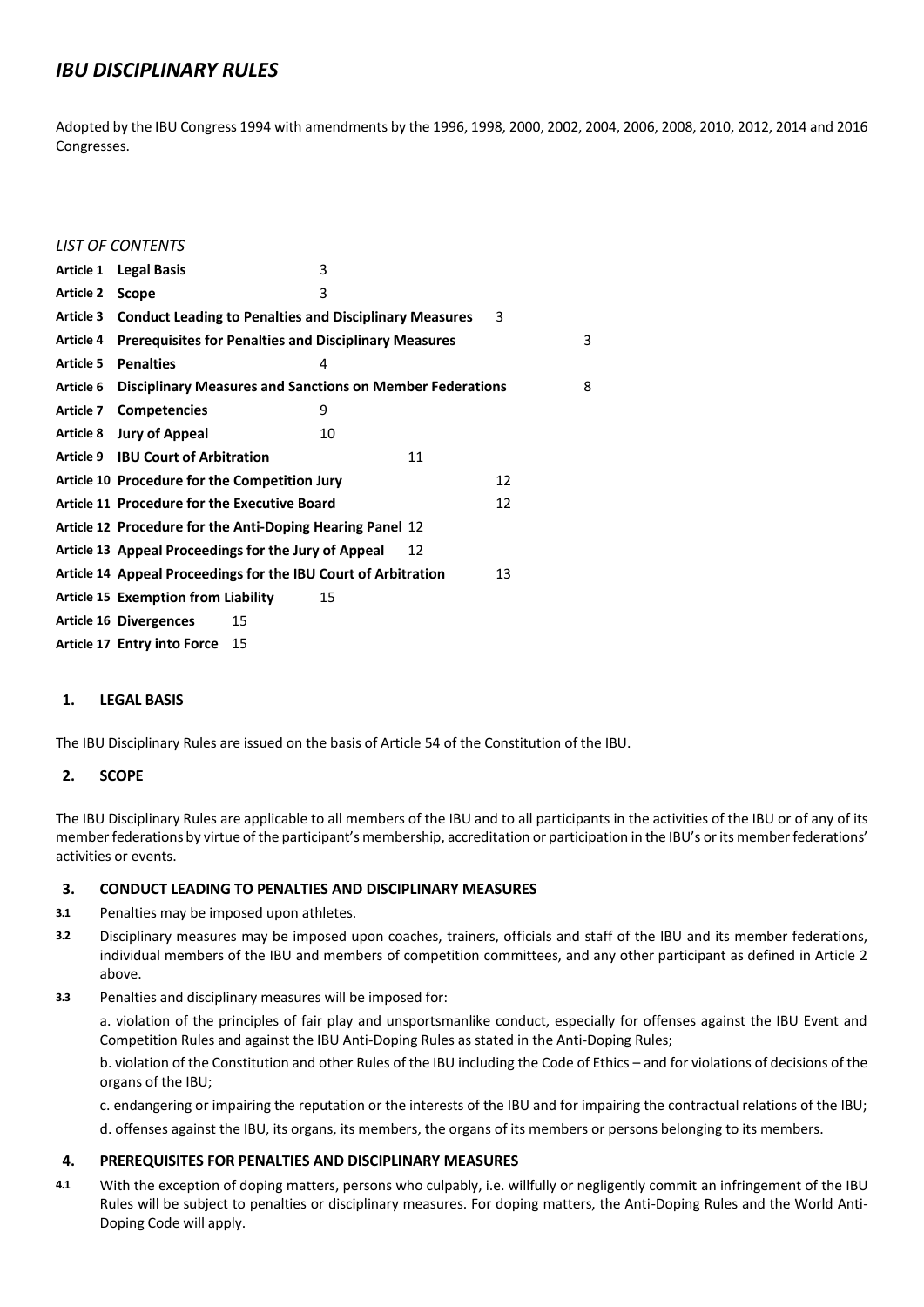- **4.2** With the exception of doping matters, in the case of petty violations the IBU may refrain from imposing a penalty or a disciplinary measure and may instead rebuke the offender or issue a warning.
- **4.3** With the exception of doping matters, the respective IBU Bodies may refrain from imposing a penalty or impose a milder penalty if the athlete makes a sincere attempt to repair the damage that has been caused to the sporting community or the victim.

### **5. PENALTIES**

Penalties are reprimands, start prohibitions, time penalties, disqualifications, suspensions and fines.

**5.1** Reprimands

A reprimand will be imposed in the case of:

- a. jeopardizing or defaming the honor or reputation of the IBU or its interests;
- b. insulting the IBU, its organs, its members, the organs of its members or their affiliates and relatives;
- c. violations of rules for which there is no penalty or for which there is not an expressly stated, more severe penalty.

## **5.2** Start Prohibition

Athletes or teams will be prohibited from starting for:

a. violation of the eligibility and qualification requirements of the IBU Event and Competition Rules;

b. appearing for start with material, equipment, clothing or advertising not in compliance with the IBU Event and Competition Rules or Annex A (the IBU Material Catalogue) to those Rules, or with the IBU Rules for Advertising;

c. appearing for start with the wrong start number, or no start number/thigh number, due to a mistake made by the athletes or their teams;

d. violating the rules regarding official training, zeroing, warm-up and/or ski testing or safety regulations.

The prohibition applies for the competition in which the violation occurred, or the next competition, as applicable.

## **5.3** Thirty-Second Penalty

If an athlete competes in a pursuit and starts up to max. three seconds before the officially assigned start time, a thirty second penalty will be imposed.

#### **5.4** One-Minute Penalty

A time penalty of one minute will be imposed on athletes or teams for:

- a. not giving way at the first request by an overtaking competitor;
- b. committing a very minor violation of the principles of fair play or the requirements of sportsmanship.

#### **5.5** Two-Minute Penalty

A time penalty of two minutes will be imposed on athletes or teams for:

a. every penalty loop, resulting from shot penalties, not done by an athlete immediately after each prone or standing shoot;

b. every round not fired if athletes recommence skiing before they have fired all five shots in an individual, sprint, pursuit or mass start competition, or all eight shots in a relay competition, having not hit all targets;

c. committing a minor violation of the principles of fair play or the requirements of sportsmanship.

#### **5.6** Disqualification

Athletes or teams will be disqualified for:

- a. Breaching the rules listed in Art. 5.2 a–d;
- b. violating Article 1.4 of the IBU Event and Competition Rules "Eligibility Rules for Competitors and Teams";

c. receiving prohibited assistance as defined in the IBU Event and Competition Rules from a member of their team staff or non-competing athletes from their team;

- d. avoiding start or finish inspections;
- e. taking part in a competition with skis or rifle not correctly marked;
- f. modifying equipment, rifle or clothing that has been inspected and marked at start inspection, in a prohibited way;

g. participation in a competition with a start number or start number sequence color that has not been assigned to them on the competition start list, regardless of whether this is deliberate or due to a mistake made by them or by their team;

h. deviating from the marked trail, or skiing a wrong trail, or skiing the course loops in a wrong sequence or in the wrong direction;

i. using means of propulsion other than skis, poles and their own muscular force;

j. not carrying their rifle while skiing during the competition, and for not carrying their rifle on the course, when it is not damaged, with the barrel pointing up;

k. hindering another competitor on the course or at the shooting range by serious obstruction;

l. exchanging both skis during the competition;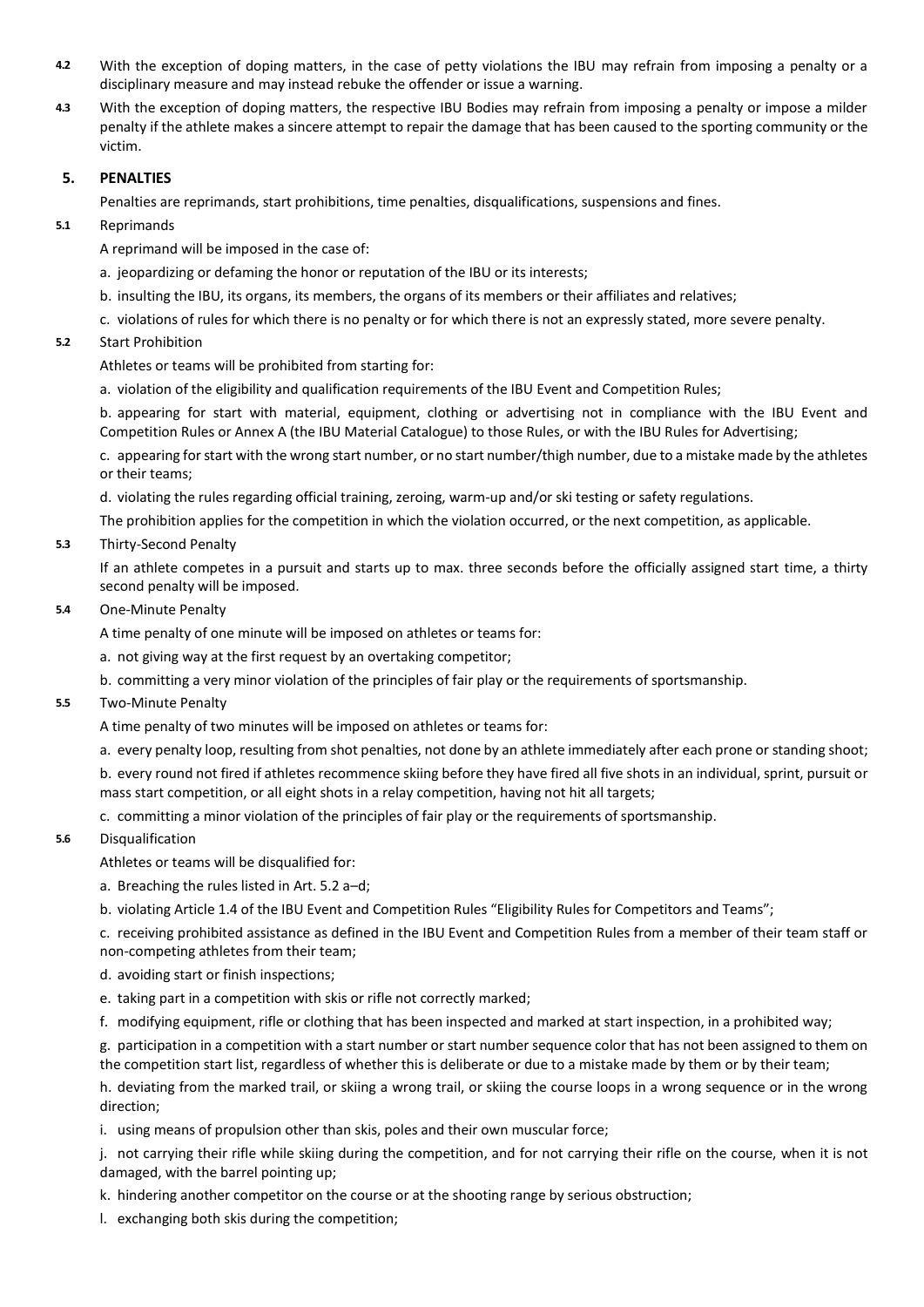m.accepting unauthorized assistance from any person when repairing equipment, or receiving assistance other than authorized;

n. for applying any substances during a competition intended to change the glide performance of their skis;

o. firing more than five rounds in any shooting bout of an individual, sprint, pursuit or mass start competition or more than eight rounds in a relay, mixed relay or super sprint competition;

p. remaining in an incorrect shooting position or incorrect position in the shooting lane after having been warned;

q. failing to shoot in the correct sequence of positions or from the appropriate lane;

r. using a second magazine instead of hand-loading lost rounds, replacement rounds for misfires, or spare rounds individually;

- s. violating any shooting safety regulations as defined in Article 8.5 of the IBU Event and Competition Rules;
- t. exchanging their rifle for another rifle, after starting, in any other location than the shooting range;

u. obstructing another athlete by not lying in or shooting from the assigned shooting lane in the mass start and/or relay competition;

v. starting more than three seconds earlier than the assigned start time in a pursuit competition, or starting outside the start window in the sprint or individual competition without returning to the start;

w. failing to stop competing in the competition after being lapped in the WC/WCH/IBU Cup/OECH/OWG relay, pursuit or mass start;

x. committing a serious violation of the principles of fair play or the requirements of sportsmanship.

- **5.7** Suspension
- **5.7.1** If, after the end of a competition protest deadline, an athlete is found guilty of having grossly violated the IBU Rules, the competition jury of the competition concerned may suspend that athlete from the next competition. In the event of a particularly gross violation, the Executive Board may extend the suspension to more than one competition and up to a maximum of 15 consecutive competitions of the ongoing World Cups and World Championships.
- **5.7.2** Suspensions for violating Art. 9–11 of the IBU Anti-Doping Rules will be issued by the Anti-Doping Hearing Panel.
- **5.7.3** An athlete who has participated in an international biathlon event that has not been authorized by the IBU may be suspended by the Executive Board for one or more IBU competitions.
- **5.8** Fine
- **5.8.1** Fines up to €500 may be imposed by the competition jury on those who violate the IBU Event and Competition Rules.
- **5.8.2** Fines up to €100,000 may be imposed by the IBU Executive Board on those persons who seriously violate the IBU Constitution, the IBU Rules or decisions of the organs or other competent bodies of the IBU, and on those who jeopardize or damage the interests or the reputation of the IBU.
- **5.8.3** Fines up to €200,000 may be imposed by the IBU Executive Board on those who have committed a serious violation of the IBU Anti-Doping Rules, and who by doing so have seriously damaged the interests or the reputation of the IBU.
- **5.8.4** The fines will become the property of the IBU.
- **5.9** Except monetary fines, the above penalties may only be imposed before the publication of the final results.

## **6. DISCIPLINARY MEASURES AND SANCTIONS ON MEMBER FEDERATIONS**

The following disciplinary measures may be imposed on persons listed under Article 3.2 above:

**6.1** Reprimand

A reprimand may be given for insignificant offenses against the Constitution and Rules of the IBU or against decisions of the organs of the IBU, and for endangering or damaging the reputation or interests of the IBU.

- **6.2** Fines
- **6.2.1** Fines up to €500 may be imposed by the competition jury on member federations that violate the IBU Event and Competition Rules.
- **6.2.2** Fines up to €250,000 may be imposed by the IBU Executive Board on member federations that seriously violate the IBU Constitution, the IBU Rules or decisions of the organs or other competent bodies of the IBU, and on those who jeopardize or damage the interests or the reputation of the IBU.
- **6.2.3** The following fines may be imposed by the IBU Executive Board on member federations that are subject to an Anti- Doping Hearing Panel decision based on Art. 12.3 ADR :

a. violation based on Art. 12.3.1 a fine up to  $\epsilon$  50.000 per anti – doping rule violation.

b. violation based on Art. 12.3.2 a fine up to €75.000 per anti – doping rule violation.

c. violation based on Art. 12.3.3. a fine up to  $\epsilon$  100.000 per anti – doping rule violation.

When determining the fine the Executive Board shall take into account the circumstances of each individual case, including the financial potential of the member federation and the length of suspension in each case.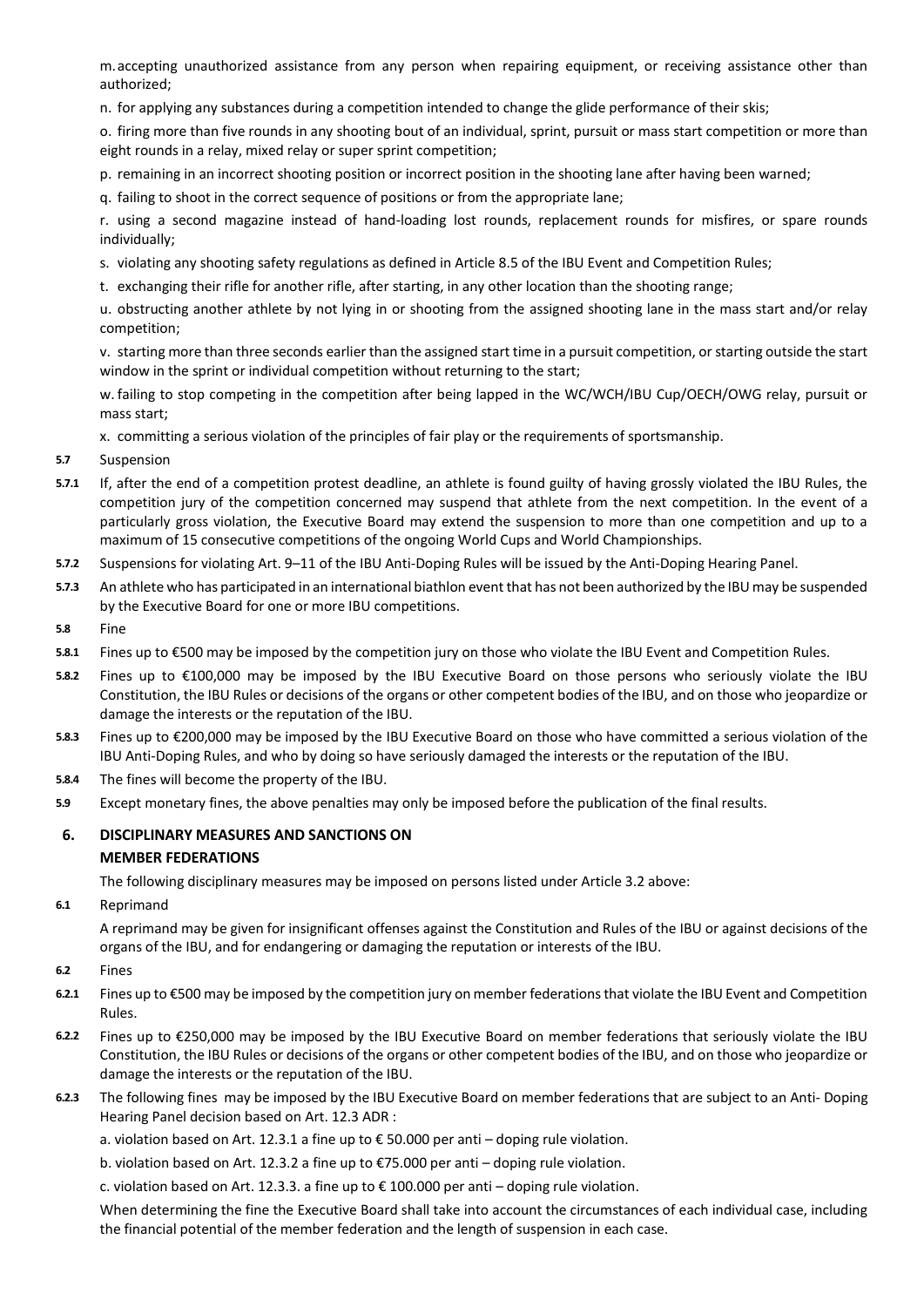- **6.3** The fines will become the property of the IBU.
- **6.4** Except monetary fines, the above penalties may only be imposed before the publication of the final results.
- **6.5** Any organizing committee that violates the IBU Rules and/or IBU Anti-Doping Rules will be fined the sum of €350.
- **6.6** Removal from a Function

Persons listed in Article 3.2 above who seriously violate the IBU Constitution, the IBU Rules or decisions made by the IBU Executive Board or other competent bodies of the IBU may be removed from their IBU function for the remaining period of elected or appointed service and may be further restricted from future periods of elected or appointed service up to a lifetime ban.

**6.7** Suspension of Member Federations

IBU member federations that are full members may be suspended by the Executive Board for up to two years until the next IBU Congress, if they don't fulfill their membership obligations as defined in the IBU Constitution.

## **7. COMPETENCIES**

- **7.1** Penal and disciplinary authority is exercised in the first instance by the IBU Referees, competition jury, the Executive Board of the IBU and the Anti-Doping Hearing Panel.
- **7.1.1** The responsible IBU Referee is to impose start prohibitions according to Art. 5.2b and c.
- **7.1.2** The competition jury is responsible for imposing the penalties and disciplinary measures stipulated for violations of the IBU Event and Competition Rules. Appeals against penalty and disciplinary decisions of the competition jury may be lodged with the jury of appeal.
- **7.2** The Executive Board of the IBU is responsible for:

a. Removal from a function; removal of a person elected by the Congress from his/her function requires confirmation by the next Congress.

- b. Imposing fines that are not exclusively to be implemented by the competition jury or ADHP:
	- d. Suspending athletes who have grossly violated the IBU Rules.

e. Imposing sanctions in case of violation of the Code of Ethics including the regulations in the Olympic Movement Code on the Prevention of the Manipulation of Competitions.

- f. Suspending member federations according to Art. 6.7.
- **7.3** Appeals against penalty and disciplinary decisions of the Executive Board or Congress may be lodged with the IBU Court of Arbitration.
- **7.4** The Anti-Doping Hearing Panel is responsible for implementing suspensions and any related consequences, including fines according to Art. 6.2.3 of the IBU Disciplinary Rules following IBU Anti-Doping Rule violations. Appeals may be lodged to the CAS.

## **8. JURY OF APPEAL**

- **8.1** Decisions of the competition jury, with the exception of a delay or postponement, may be appealed to the jury of appeal at OWG, WCH, WC, OECH and Y/JWCH.
- **8.2** The jury of appeal is used at OWG, WCH, WC, OECH and Y/JWCH only; it consists of five members and is newly constituted for each event.

The chair will be held by the member of the IBU Executive Board who has been appointed by the Executive Board to officially represent the IBU at the event (the Executive Board appoints members to represent the IBU at each IBU event in a competition season). The other members of the jury of appeal must also be members of the Executive Board, as long as there are enough present at the event. At competitions where there are not enough Executive Board members available, all the other members must be team captains and/or coaches of the teams participating in the team captains meeting.

- **8.3** The four non-chairing members of the jury of appeal will be elected from among the Executive Board members present, or from among the team captains and coaches of the teams participating in the team captains meeting not later than on the day of the team captains meeting, and before the competition jury is selected. (The team captains' meeting is held on the day before the first official training takes place.) The chairperson will chair the election of the jury of appeal. The members of the jury of appeal must not be competition officials or members of the competition jury at the same time. For the election, each member federation may only cast one vote.
- **8.4** In matters presented to the jury of appeal that concern a country of which the chairperson or a member of the jury of appeal is a citizen, or for which they work, such members will be considered prejudiced and will not have the right to vote. If the chairperson is considered prejudiced, another member of the IBU Executive Board will handle the matter in question or, if no other member of the Executive Board is present, the oldest member of the jury of appeal will take the chair.

## **9. IBU COURT OF ARBITRATION**

**9.1** The IBU Court of Arbitration as an independent institution will consist of three (3) arbitrators, of whom at least the chairperson must be a qualified judge or have an equivalent juridical qualification.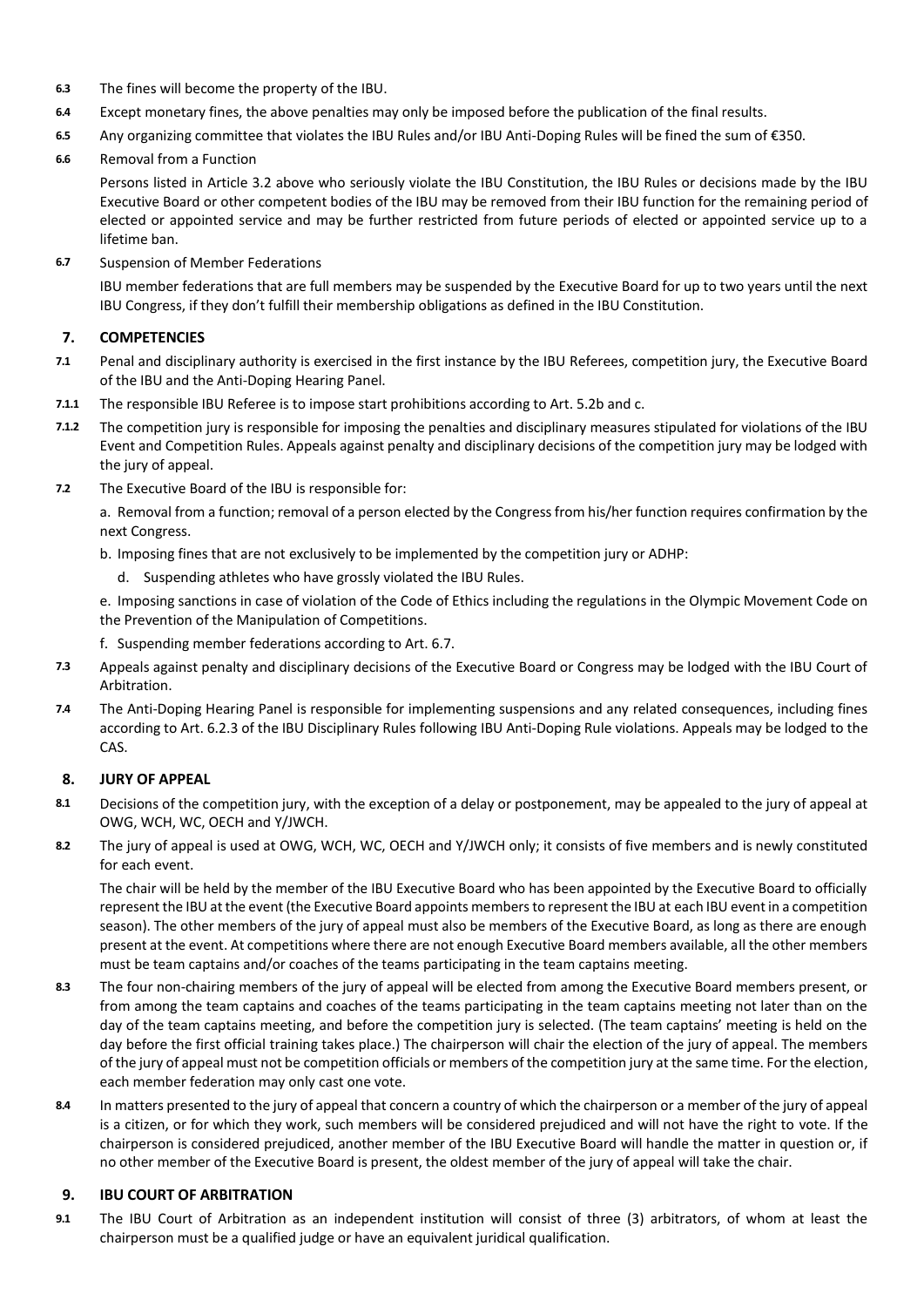**9.2** Seat

The IBU Court of Arbitration has its seat in Salzburg, where the oral hearings also take place.

**9.3** Nomination of Arbitrators

Each member of the IBU will have the right to nominate two arbitrators who will form a list of arbitrators from which the IBU Court of Arbitration will be assembled for each individual case. Arbitrator nominations are to be sent in writing or by email to the secretary general (SG) of the IBU Court of Arbitration. The IBU Legal Committee will elect the SG from among its members. The SG will function as a depositary for the list of arbitrators and will inform the IBU member federations every year by September 1 of the current names on the list.

- **9.4** The appellant will select one arbitrator; the respondent will appoint the other.
- **9.5** Within 10 days of the appointment of the second arbitrator, both arbitrators must agree on a chairperson. If no chairperson is nominated within the 10-day time limit or if the two arbitrators cannot agree on a time limit within which they will elect the chairperson, the chairperson will be appointed by the president of the CAS in Lausanne on the motion of a party.
- **9.6** In the case of one of the arbitrators being unable or prevented from presiding, a successor will be appointed according to the same procedure used to appoint the withdrawing arbitrator.

## **10. PROCEDURE FOR THE COMPETITION JURY**

- **10.1** The composition of the competition jury is stipulated in the IBU Event and Competition Rules.
- **10.2** The competition jury imposes penalties and disciplinary measures following reports from the RD, TD(s), IRs and/or competition officials on the basis of observations by its members or as a consequence of protests.
- **10.3** Before a competition jury can impose a penalty, the person affected must be given a hearing, as far as possible and feasible.
- **10.4** The competition jury must be independent. The competition jury will not be restricted in the admission or evaluation of evidence.
- **10.5** If the competition jury does not uphold a protest submitted in accordance with Article 10 of the IBU Event and Competition Rules, an appeal may be lodged with the jury of appeal.

#### **11. PROCEDURE FOR THE EXECUTIVE BOARD**

**11.1** Before any disciplinary measure is taken by the IBU Executive Board, a hearing of the person concerned must take place in the course of the next regular meeting of the Executive Board. With regard to the procedure, Article 43 of the IBU Constitution will apply. The decision is to be communicated to the person concerned in writing.

### **12. PROCEDURE FOR THE ANTI-DOPING HEARING PANEL**

- **12.1** If, following the Results Management process described in Article 7 of the IBU Anti-Doping Rules, IBU testing and/or testing at an international event reveals a possible violation of the IBU Anti-Doping Rules (ADR), the case will be assigned to the IBU Anti-Doping Hearing Panel for adjudication.
- **12.2** The procedural rules of Art. 8 of the ADR are applicable.
- **12.3** The decisions of the IBU Anti-Doping Hearing Panel can be appealed to the CAS.

#### **13. APPEAL PROCEEDINGS FOR THE JURY OF APPEAL**

- **13.1** The time limit for lodging an appeal against the imposition of a penalty or a disciplinary measure, , is one (1) hour. This time limit will begin, before and during the competition, from the notification of the competition jury's decision and, after a competition, beginning from the publication of the final results.
- **13.2** The jury of appeal will meet immediately after this time limit and make its decision as soon as possible, and in any case before 24:00 hours of the same day.
- **13.3** The appeal is to be lodged in writing with the chairperson of the jury of appeal at the competition office. The appeal must be accompanied by a bond of €150 to be left at the competition office, which will be forfeited to the IBU if the appeal is denied.
- **13.4** The chairperson of the competition jury must present the reasons for its decision to the jury of appeal.
- **13.5** The person concerned is to be given a legal hearing and access to the services of an adviser and interpreter. The decision is to be submitted in writing and be kept at the premises of the IBU.
- **13.6** The appeal will be denied in the event of the non-appearance of the appellant.
- **13.7** The jury of appeal will not be restricted in the admission or evaluation of evidence.
- **13.8** The decisions of the jury of appeal may not be challenged.

# **14. APPEAL PROCEEDINGS FOR THE IBU COURT**

## **OF ARBITRATION**

**14.1** Appellants must lodge their appeals with the IBU Court of Arbitration in writing by registered letter to the secretary general of the IBU Court of Arbitration within 21 days after receipt of the relevant decision. All claims must briefly set out their nature and the facts relating thereto, and concurrently appoint an arbitrator. The secretary general of the IBU Court of Arbitration